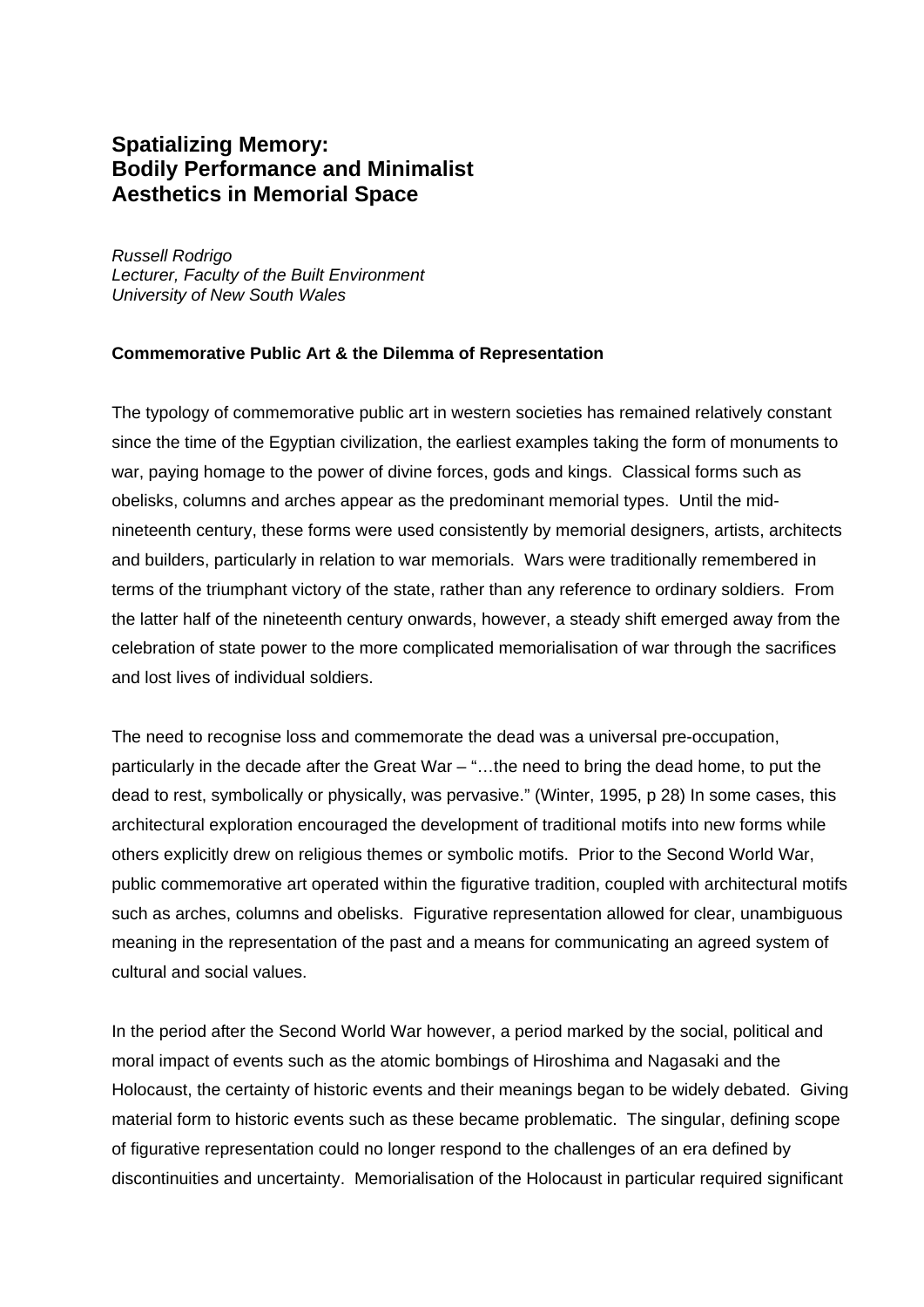rethinking of traditional memorialisation responses. Abstraction, on the other hand, offered the possibility of supporting divergent meanings and interpretations of the past.

In the aftermath of the Second World War therefore, a new language of memorial design began to develop, leading to the appearance of greater degrees of abstraction in commemorative art. Quentin Stevens argues that three interrelated factors have impacted on public memorial design, resulting in this increasing tendency towards abstraction – "the interest in formal abstraction in sculpture of the time, the developing interest in challenging the spatial relationships between the work, the viewer and site, and the need to respond to the artistic challenge of representing problematic aspects of the past." (Stevens, 2008, p 2)

#### **Minimalist Aesthetics in Memorial Space**

Contemporary approaches to public memorial design are situated and directly influenced by the legacy of Maya Lin's 1982 Vietnam Veterans Memorial. The memorial, consisting of two 247 foot long black granite clad walls sited below grade and connected in a v-shape at a 125 degree angle, is a cut into the earth and is seen as a scar, the memory of a wound. The names of more than 58,000 American dead and missing from the war are inscribed in chronological order according to the year of death or disappearance. Other than the names of the dead, the only other text that appears on the memorial is located at its apex, representing the beginning and end points of the war. In the design of the memorial, Lin rejects the conventional heroics of military monuments and in its place presents a poignant, contemplative, apolitical design.

The Vietnam Veterans Memorial appeared in a context when public art had become an increasingly accepted form of articulating public space. The positive critical reception of the Vietnam Veterans Memorial design recognised its direct influences from the sculptural traditions of late 1970s minimalist work and the site-specific public art of the time. Early critics of the winning design focussed on its apparent similarities to minimalist art. Works such as Richard Serra's 'Pulitzer Piece: Stepped Elevation' (1970-71) and 'Shift' (1970-72) reveal similarities in form and materiality.

Criticism of Lin's design from the non-art world however, began soon after the design was publicly revealed. The design was initially criticized as not being sufficiently heroic, "a black gash of shame." (Scruggs and Swerdlow, 1985, p 81-82) In March 1982 as a response to appease critics of the memorial, the Vietnam Veterans Memorial Fund agreed to the incorporation of figural group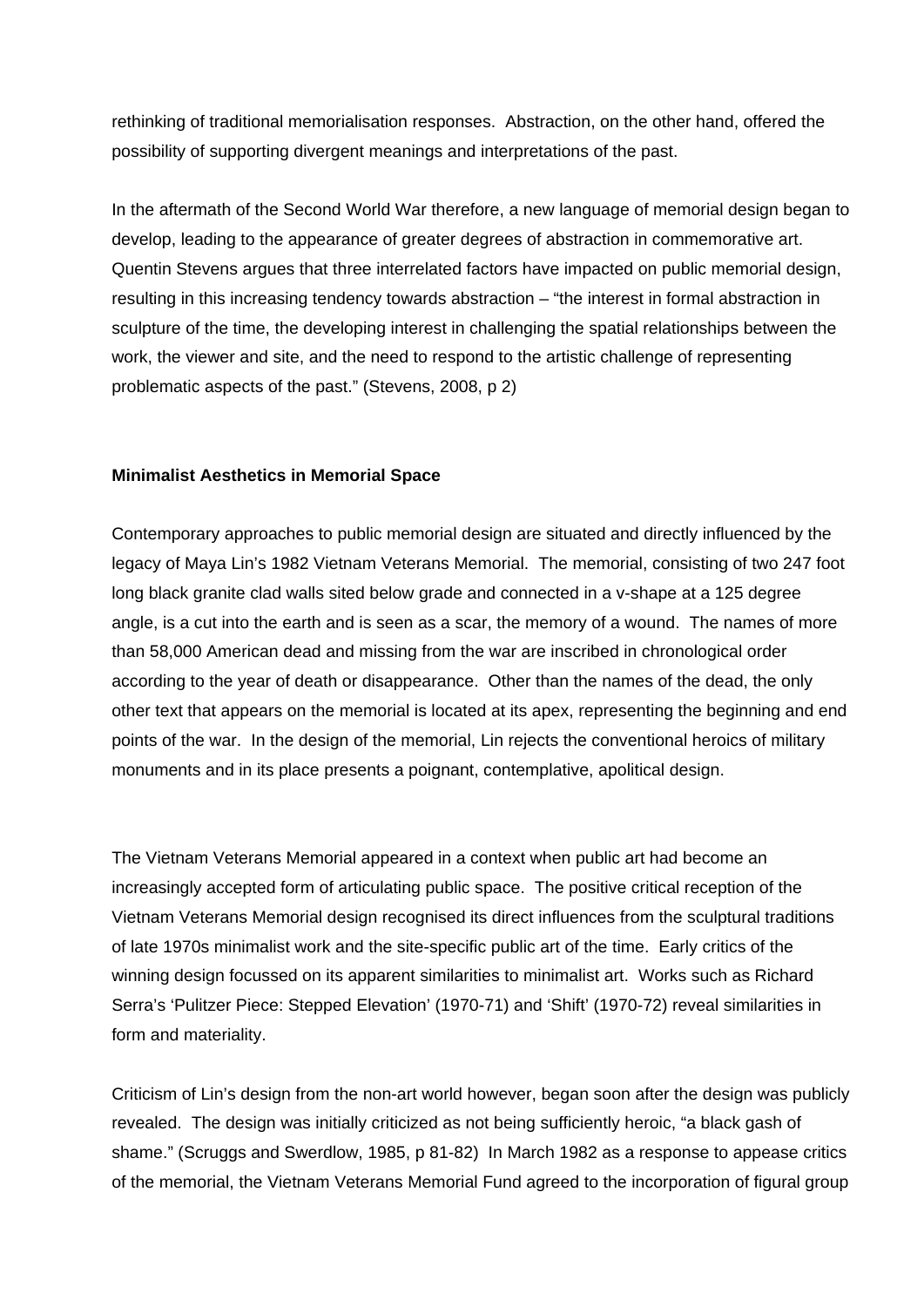of Vietnam soldiers and American flag to be placed near the Vietnam Veterans Memorial. Later additions to the Vietnam Veterans Memorial have also included a memorial to women serving in the war. The criticism of Lin's design however, dissipated quickly after its dedication when it became clear that it had a profound emotional response in visitors.

Following the dedication of the Vietnam Veterans Memorial in 1982, minimalist design strategies have become the default aesthetic for public memorial design in the West. As a thematic term in the visual arts, 'minimalism' tends to be used primarily to describe one of the seminal movements in contemporary art, the work of a range of American artists who developed a new form of abstraction in the 1960s. While not a defined artistic movement nor ever precisely defined, the term 'Minimalism' refers to a an avant-garde art aesthetic that evolved in the United States in the 1960s and is primarily associated with the works of Donald Judd, Sol LeWitt, Carl Andre, Dan Flavin and Robert Morris. (Meyer, 2000, p 15) Predominantly found in sculpture, minimalism is marked by single or repeated geometric forms and an overt rejection of illusionism. As a reaction against the dominant contemporary aesthetic of Abstract Expressionism of the 1940s and 1950s, minimalism sought to remove all evidence of the hand of the artist, in particular any trace of emotion or spontaneity.

Early critics of minimalism reacted against its reliance on simplicity and abstraction, seeing it as an attack on the possibility of meaning in art. Minimalism's detractors focussed on two forms of artistic shortcomings. Firstly, minimal art was seen as excessively reductive art, works that were too 'simple' in content and aesthetic experience. Secondly, minimal art was seen as lacking in real artistic output, often being seemingly too easy to make. While presenting itself as formal art in the tradition of the great art movements of the twentieth century, to its detractors minimalism appeared as a latter day form of Marcel Duchamp's ready-mades. Minimal art was thus "based on an internal contradiction: presenting itself as 'high', formal art, it was not legible as such; it was not art-enough." (Meyer, 2000, p 18)

Art critic Michael Fried argued that minimalism was in fact a form of literalism, emphasising minimalist works literal qualities, rather than its minimal or reductive means. Fried rejected numerous traits of minimalist works that focussed on their objecthood, including qualities such as 'spatial recession', 'scale' and 'duration', arguing that in focussing on these traits of objecthood, minimalism was promoting an awareness of the physicality of the artwork and the viewer's spatial relationship with it. Fried argued that this awareness of the objecthood of minimalist works are distractions from the state of focus, or 'grace' that was required to contemplate modernist art.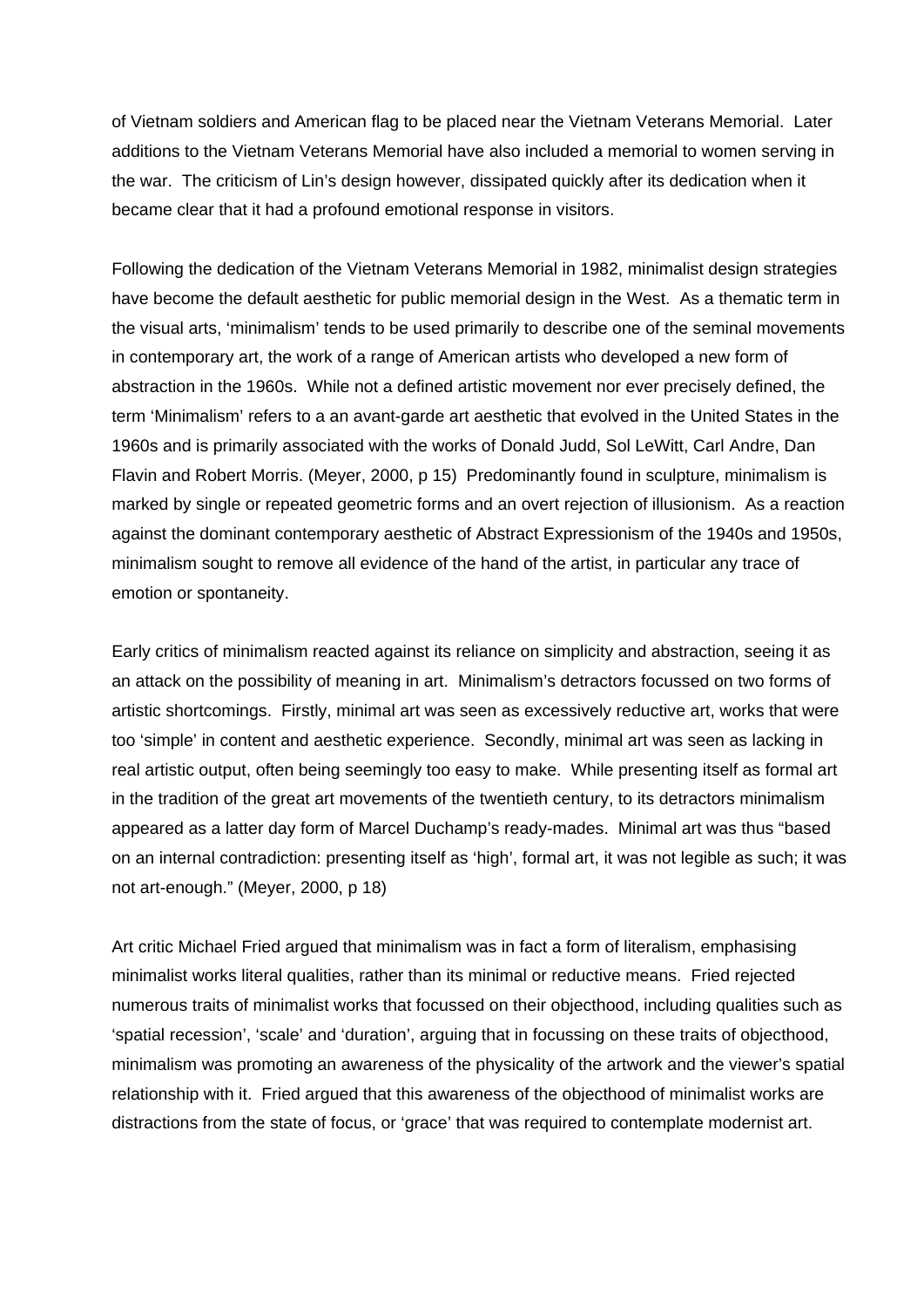The debate around Minimalism revolved around form and materiality as well as context, or how the works were encountered, that is the relationship with the viewer. Even in the modernist tradition of Western sculpture there was an understanding that sculpture was a defined entity that was separate from other objects in life and experienced primarily by sight. Modernist sculpture was experienced across a space that defined the difference between the real world and the world of illusion of the sculpture. The transition point between these two worlds was the plinth, which both physically and conceptually separated the work from everyday life in the same way as a frame of a painting does. The minimalist eradication of the plinth affected both the form of the sculpture and its perception. A new relationship between the viewer and the work was brought into existence.

Modernist art was intended to evoke in the viewer a transcendental experience whereby the creative expression of the artist opened a new visual experience for the viewer. In contrast to Modernist intentions in sculpture, Minimalist works change the emphasis from formal and compositional relationships within the sculpture to a relationship with the viewer. Placement of the work within the confines of the gallery space or landscape is orchestrated by the artist so that the viewer becomes aware of their movement through space. The physical situation of the minimal work is therefore as much a part of the work as the object itself.

Minimalist sculpture is therefore more corporeal than visual, it engages the viewer on a sensual and phenomenal level rather than a literal or simply aesthetic one. The viewer becomes part of a bodily experience mediated by sculpture. Minimalist sculpture "intrude(s) on us in such a way as to make us acutely aware of its physical presence in our space." (Potts, 2000, p 188) Sculpture therefore moves from the formal aspects of the art object – scale, colour, composition – to the viewer's response and self-awareness.

Susan Best notes that minimalism is typically interpreted as "anti-subjective, anti-expressive and anti-aesthetic" (Best, 2006, p 127)**,** generally understood to mark the beginning of the antaesthetic tradition in Western art and the rejection of the subjective dimension in art. Best argues that minimalism has been positioned erroneously as the beginning of the anti-aesthetic tradition and that rather than seeing minimalism as a rejection of conventional aesthetics, it was more a "refiguring of aesthetic problems" (Best, 2006, p 129) and a "shift from an aesthetics of production to an aesthetics of reception." (Best, 2006, p 131)

Minimalism stresses the temporality of perception, an interest in the body and in the *presence* of objects. Minimalist sculptures in particular, through their size, scale and relationship with the gallery interior or external landscape sought to facilitate an embodied experience of the artwork.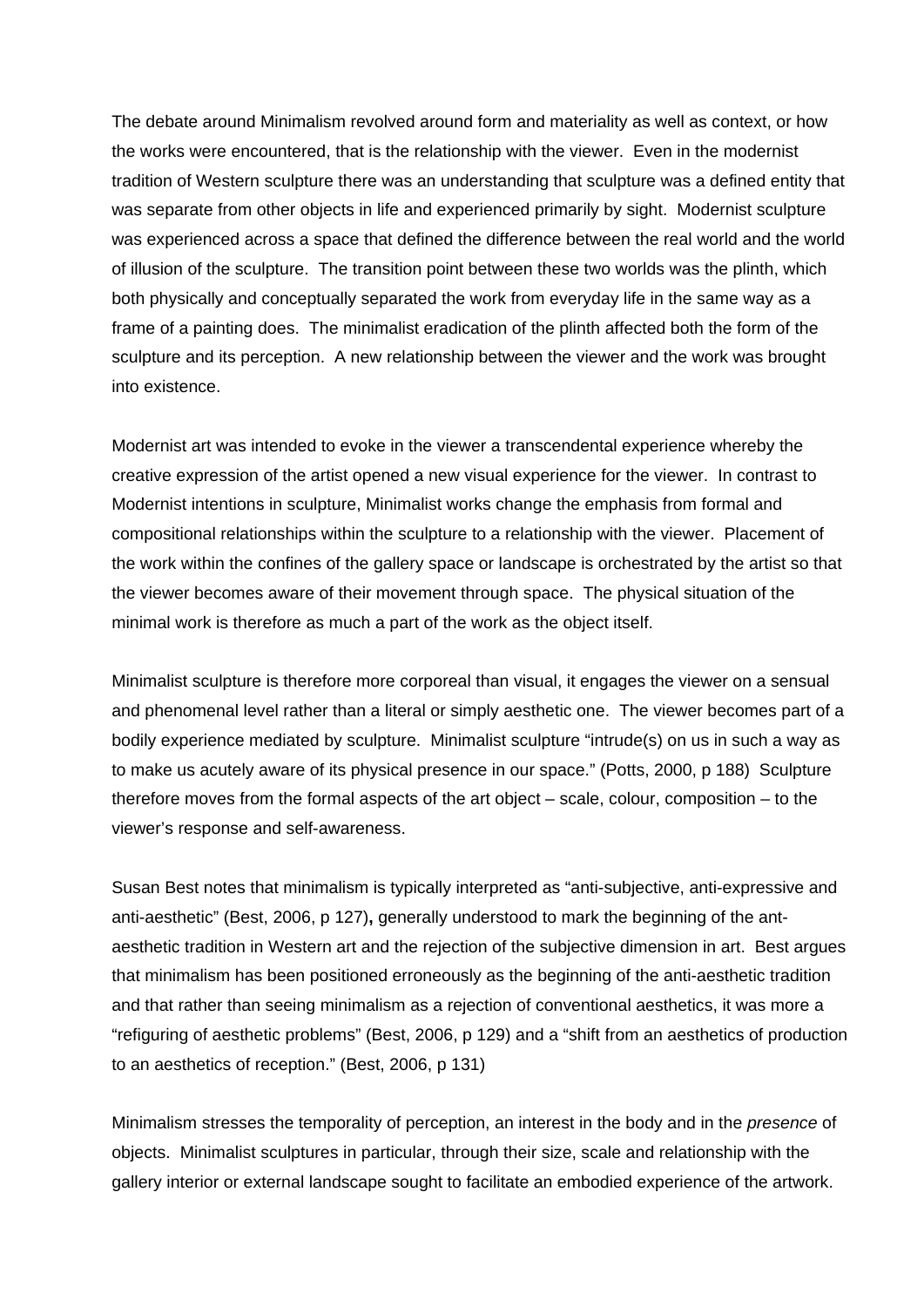The viewer's bodily presence is thereby registered against the size, scale and form of minimalist sculptures making them aware of their physical movement, their sensory reactions and the physical context of the work and its spatial relationship with it. Minimalist sculptures, often physically large and dominant in terms of their physical context, rely on interaction with its audience in order for the work to be understood.

Because of the minimal physicality of the artwork - its visual flatness, use of reductive materials, simple geometric shapes and repetition of form – the viewer is not absorbed in its illusory qualities and hence its potential to refer to things beyond itself. Because the viewer is not drawn to the illusory qualities of the work, focus is drawn to its physical qualities and its context, both physical and sensory. Changing qualities of light and shadow, openness and enclosure, depth and frontality, reflectivity and flatness, produce a rich embodied experience when coupled with the interaction of the boundaries of the artwork's site and the presence of other viewers.

## **Minimalist Aesthetics and the Legacy of the Vietnam Veterans Memorial**

It can be argued that the success of the Vietnam Veterans Memorial popularized what had previously been regarded as the difficult formal language of minimalist art. At the same time, its popularity initiated a surge of interest in formal memorialisation and the construction of other memorials in the United States, particularly those that dealt with painful events.

The Vietnam Veterans Memorial challenged the idea of memory represented as a knowable object and changed forever the popular conception of what a public memorial should be and how it should work. The benchmark set by Maya Lin's design changed the context for future memorial design. Visitors would now expect to physically and emotionally interact with a memorial and to be moved to a point of catharsis:

> "Today's most progressive and innovative memorials have in common two important elements: a strong sense of site and an interactive nature. Maya Lin is clearly the pioneer in this regard, for she was the first to apply successfully the contemporary aesthetic of site-specifity to a commemorative function. Her Wall bears the most salient features of this new memorial type: a rich and multilayered involvement with the site; a blurring of traditional distinctions between sculpture, architecture and landscape architecture; the creation of a phenomenal, if not actual, enclosure which demarcates a sacred space; and an extended horizontal dimension, which encourages visitors to experience the place over time." (Capasso, 1990, p 61)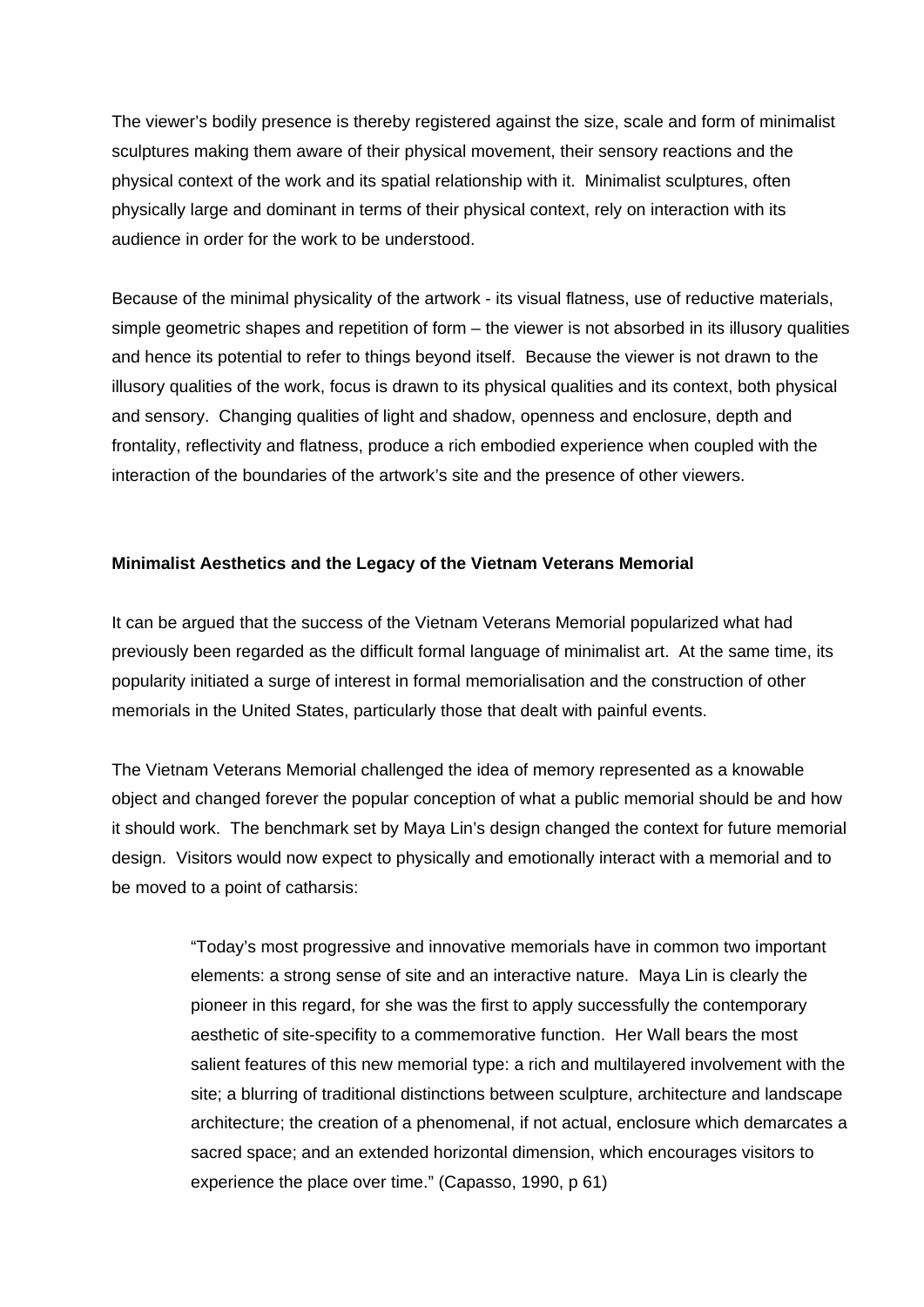Commemorative public art design has continued to evolve since the Vietnam Veterans Memorial, however much of its development, it is argued here, is focussed on the architectural vocabulary of memorial design rather than a concern for meaningful engagement between participant and space. Many memorials built post-Vietnam Veterans Memorial appropriate its formal elements without understanding the site specificity of the work, both physically in terms of its setting, and socio-culturally in terms of its historic context. Hence the growing repertoire of standard memorial design elements that continue to appear in many variations – reflecting pools, stone walls, walls with names, fountains, lawns and groves of trees are common elements employed in many memorial designs.

#### **Minimalist Aesthetics and Bodily Performance in Memorial Space**

The philosophical basis of Minimalist art is grounded in the phenomenology of Merleau-Ponty. Robert Morris uses the phenomenology of Merleau-Ponty to describe the experience of the minimal work as a temporal encounter between the body, the work and the space containing the work. Describing the experience of a viewer moving around a minimalist work, Morris makes a comparison between the experience of its physical shape against the mental image of its form. For Morris, the goal of the new sculpture is to allow this form to become visible to a spectator moving around the object.

The Minimalist subject, unlike its Cartesian precursor, is a subject that perceives in relation to the conditions of the spatial field experienced. That is to say, the Minimalist subject perceives in an ever-changing temporal sense. As Merleau-Ponty describes:

> "But the system of experience is not arrayed before me as if I were God, it is lived by me from a certain point of view; I am not the spectator, I am involved, and it is my involvement in a point of view which makes possible both the finiteness of my perception and its opening out upon the complete world as a horizon of every perception." (Merleau-Ponty, 1962, p 354)

The body, through its sensory organs, particularly sight, touch and hearing is inevitably involved in all perception. The body therefore, as the zero-point of observation of the world, becomes the key element in our spatial construction of the world. For Merleau-Ponty, the body is not seen as an object in the world but the very mechanism in which we perceive our world, including the perception of space. Here space is not seen as an abstract set of co-ordinates or an ether from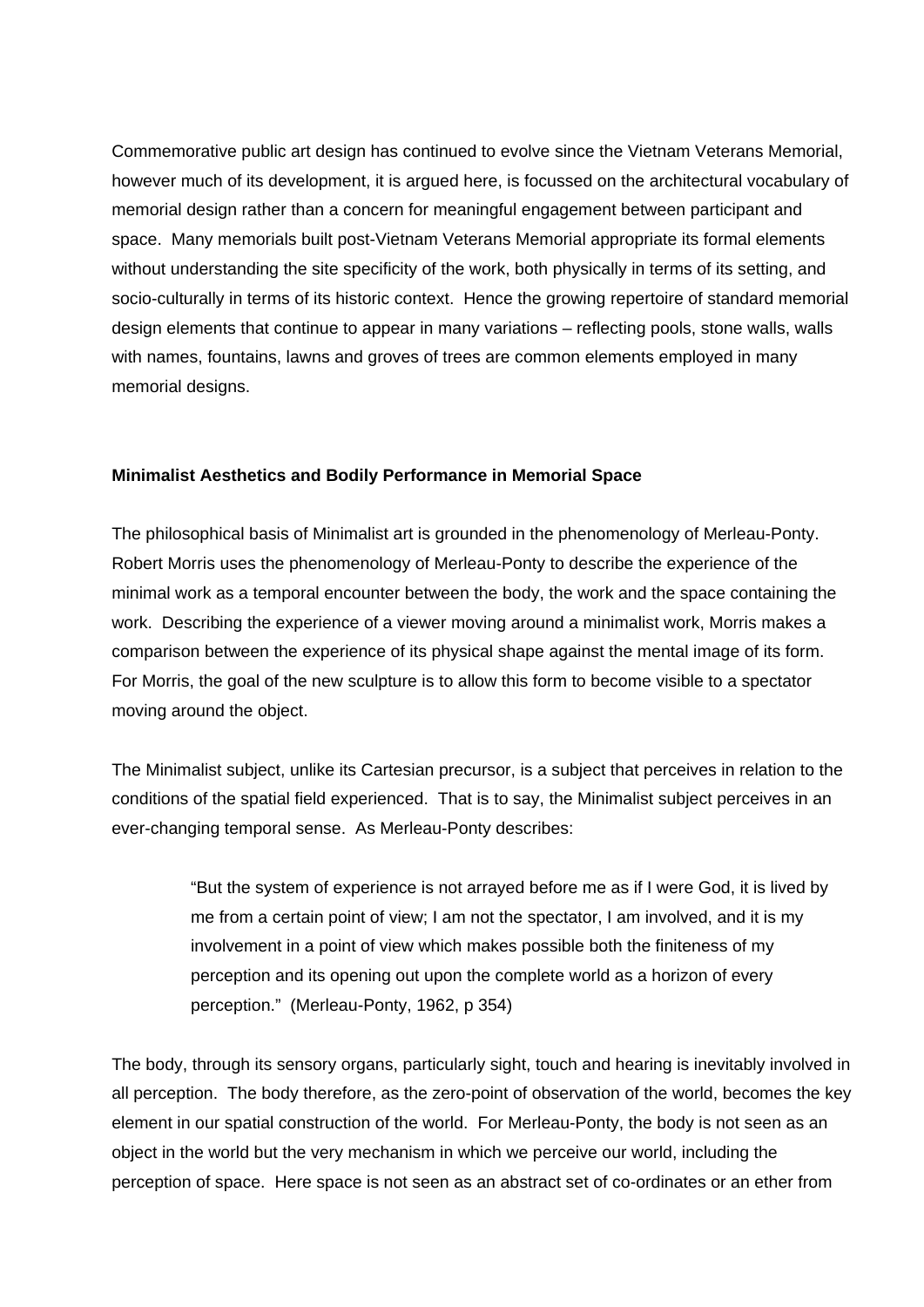which the world is structured. Merleau-Ponty argues that lived experience of the body-in-space is the key dynamic from which all conceptions of space are constructed:

> "In so far as I have a body through which I act in the world, space and time are not, for me, a collection of adjacent points nor are they a limitless number of relations synthesized by my consciousness, and into which it draws my body. I am not in space and time, nor do I conceive space and time; I belong to them, my body combines with them and includes them." (Merleau-Ponty, 1962, p 162)

Minimalism was therefore grounded in a world perceived by the body rather than an art of the object. Minimalism also rejected traditional composition thereby often assuming repetitive forms, pushing art towards the utilitarian and the anti-artistic. On the surface, this has compounded the misreading of minimalist art as reductive.

The success of Maya Lin's Vietnam Veterans Memorial and its incorporation of minimalist aesthetics set the benchmark for future memorial design. Memorials that followed in its aesthetic wake however, have not been able to match the power of Lin's design. Post-Vietnam Veterans Memorial designers have generally failed to understand the power of minimalism beyond its aesthetic language. The failure to understand the conceptual grounding of minimalist aesthetics has resulted in the consumption of the visual language of minimalism rather than its experiential basis. This is key to understanding why contemporary memorial design invariably focuses on the visual rather than the experience of the visitor.

In order to understand how personal and collective memory is formed, the experience of the visitor and the acts of transfer that make remembering in common possible become crucial. For sociologist Paul Connerton, ritual performances such as commemorative ceremonies and bodily practices are the key ways in which memories of the past are conveyed and sustained.

Connerton argues that "memory is sedimented or amassed in the body" through social practices that are either "inscribing", those which involve a cultural means of storing information, or "incorporating", bodily actions which "re-enact(s) the past in our present conduct." (Connerton, 1989, p 39) Incorporating practices, Connerton argues are processes of remembrance and are crucial to understanding how spaces and objects evoke memories.

C. Nadia Seremetakis suggests a connection between the senses, cultural agency and memory, arguing that while the connection is grounded in embodied performance, the interaction between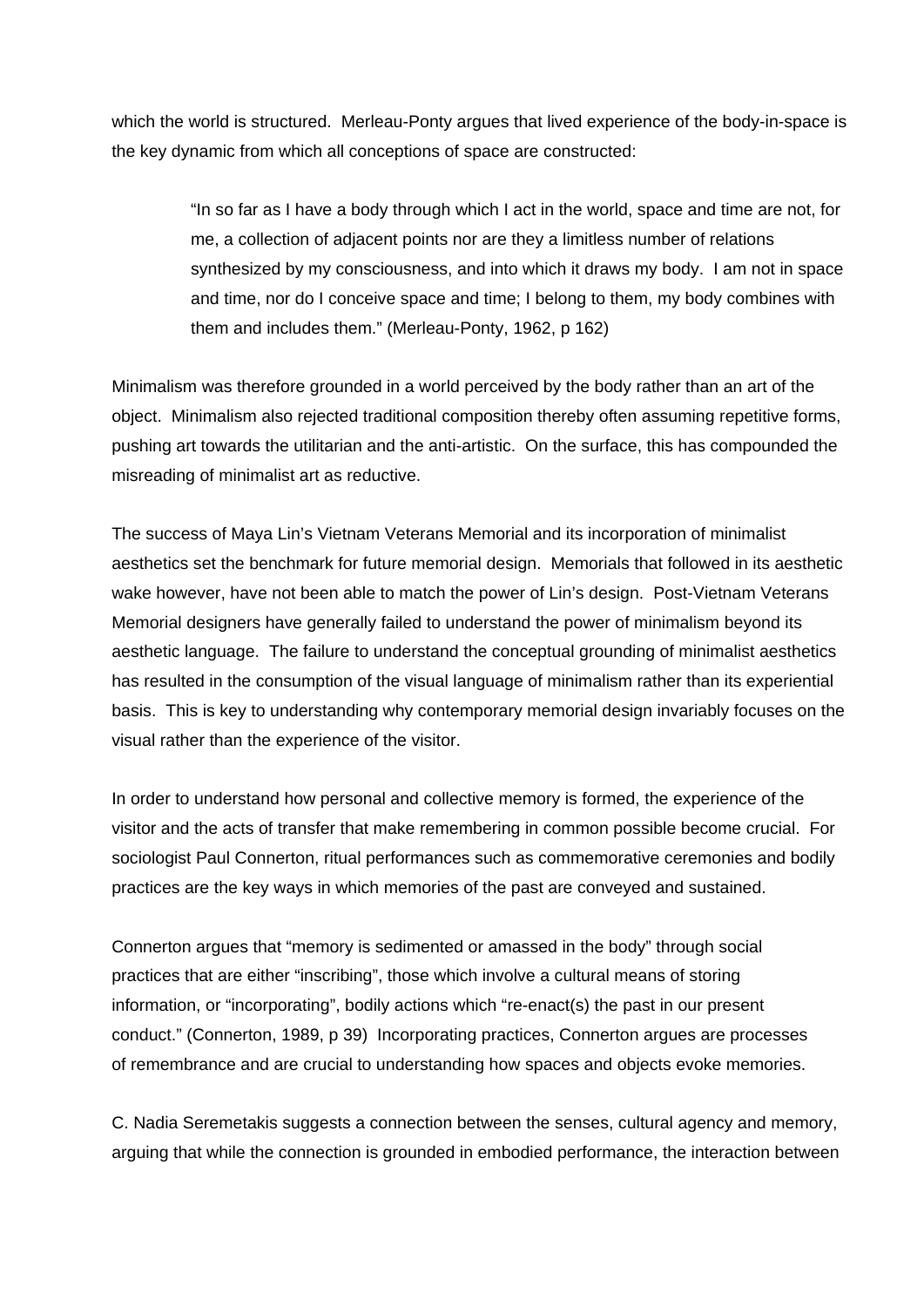the senses and memory objects accumulates over time as an "emotional and historical sedimentation" (Seremetakis, 1994, p 7) within these objects:

> "The sensory landscape and its meaning-endowed objects bear within them emotional and historical sedimentation that can provoke and ignite gestures, discourses and acts – acts which open up these objects' stratigraphy. Thus the surround of material culture is neither stable nor fixed, but inherently transitive, demanding connection and completion by the perceiver." (Seremetakis, 1994, p 7)

Memory is thus seen as a practice mediated by embodied acts through material forms. The material forms are seen as being sensory forms in themselves, "… of having the potential to provoke the emergence, the awakening of the layered memories, and thus the senses contained within it."<sup>1</sup>

## **Minimalist Aesthetics and the Spatialization of Memory**

Minimalist aesthetics stress a concern with the embodied presence of objects, rather than the objects themselves. It is argued that the aesthetics of minimalism have the potential for mediating memory, to establish the grounding for the communicative and experiential aspects required for effective memorial design. Successful memorial spaces, it is argued, are those that are designed from the basis of bodily and sensory engagement with the memorial space and the events that are represented within it, rather than those that are designed with a focus on the material artefact of memory.

The aesthetics of minimalism are key to the potential for memorial spaces to spatialize memory. Minimalism, if understood and employed as an art practice that is more corporeal than visual, has the potential to engage the memorial participant on a sensory, embodied level, rather than simply a visual one. The memorial participant then becomes part of an embodied experience of memory, mediated by architectural form.

Through the abstract qualities of the aesthetics of minimalism the memorial participant is invited to subjectize the memorial design, to introduce their own autonomy or identity. Minimalism, as a bodily art practice, has the potential to provoke the self into reflexivity. The ambiguity of minimalist aesthetics calls for self-awareness and performance, transforming the memorial participant from spectator into performer.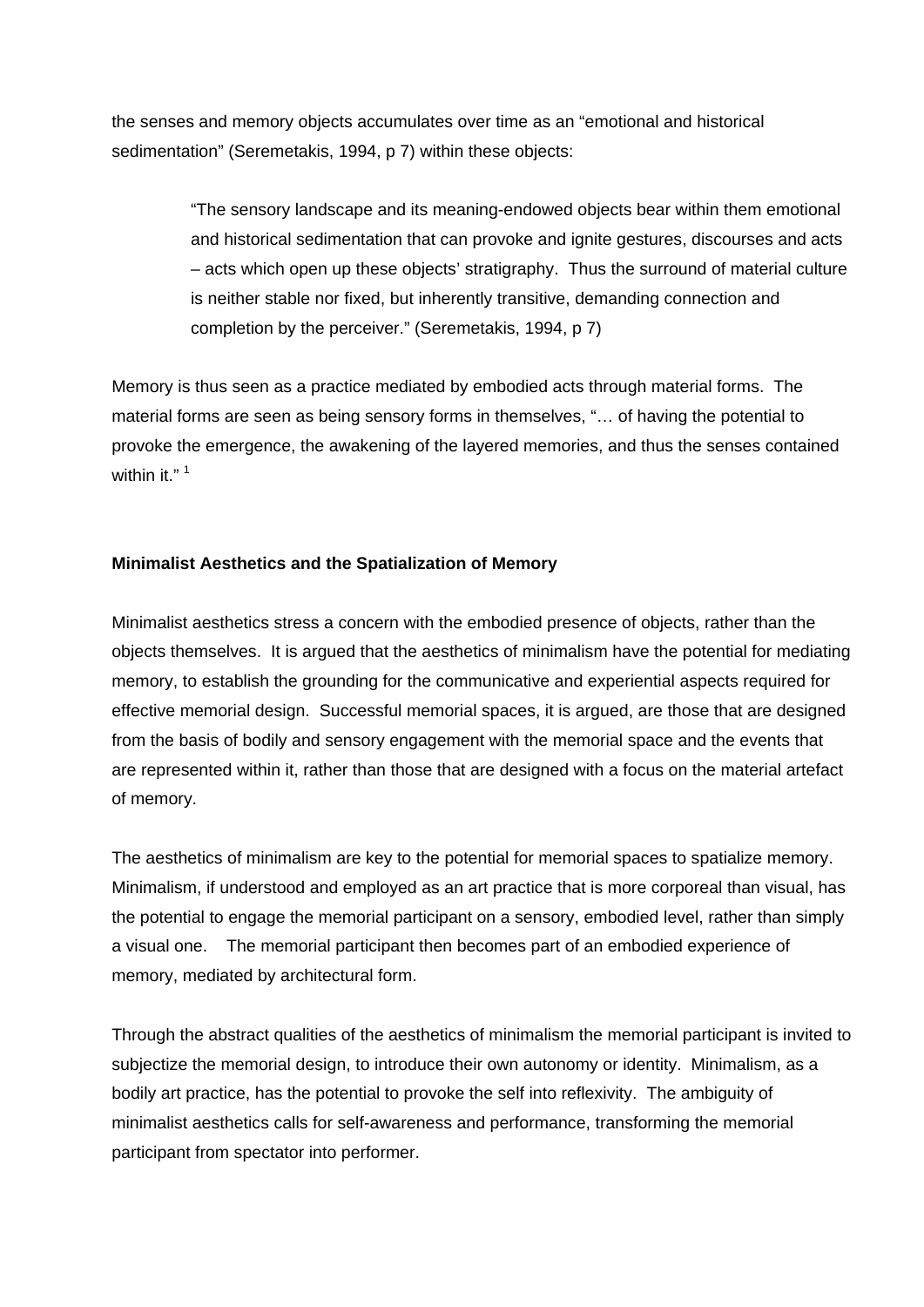Through an understanding of the corporeal basis of minimalism, its focus on the sensual and the phenomenal level, memorial design becomes focussed on the exchange between participant and space rather than the making of the material object. Effective memorial design, it is argued, needs to be understood as an ongoing process, constructed and re-constructed through the engagement and participation of the memorial participant in acts of remembrance.